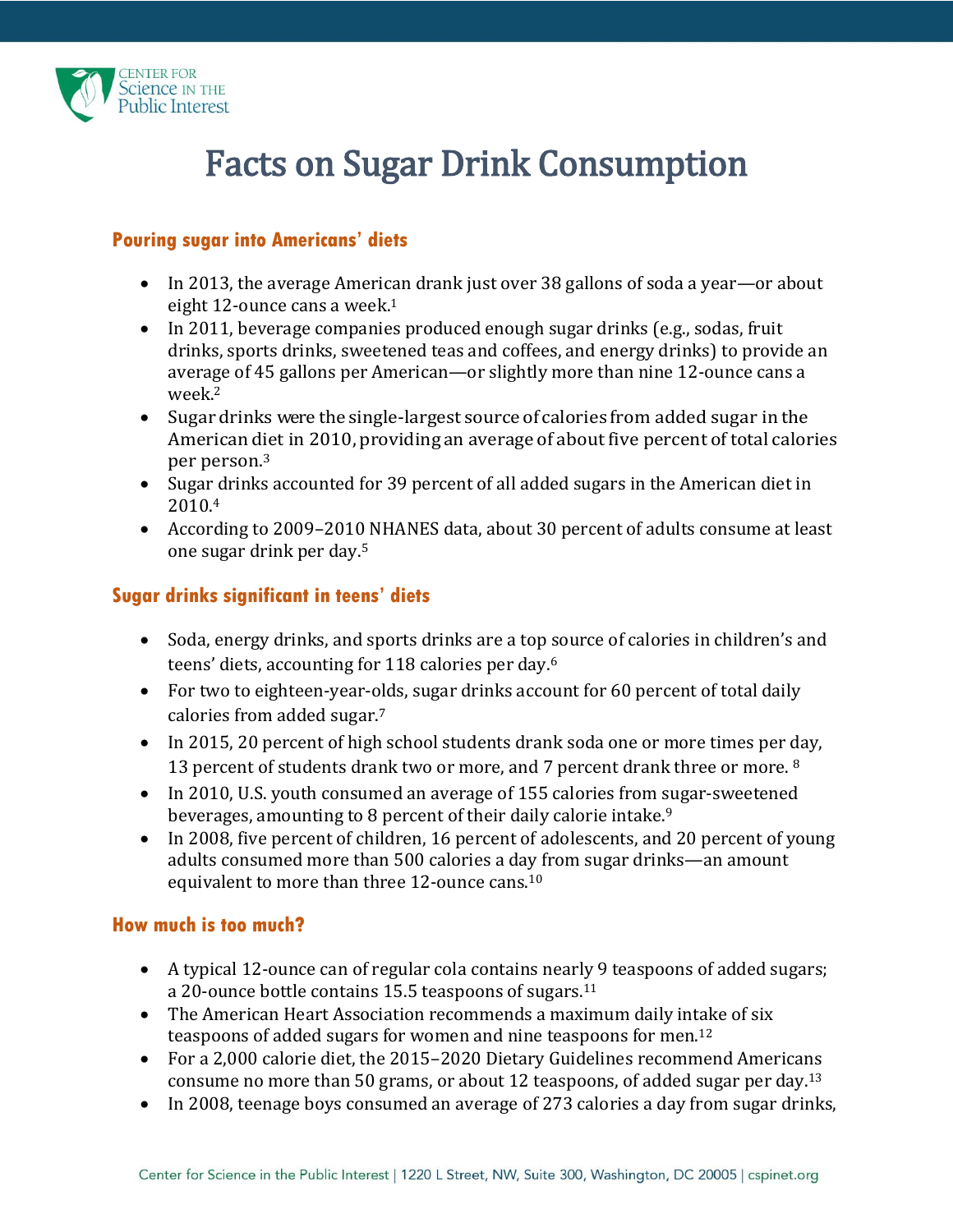nearly twice the American Heart Association's recommended consumption of added sugars from all sources.14,15

## **Industry's history of super-sizing**

 $\overline{\phantom{a}}$ 

- The average soda sold in the United States has more than doubled in size since the 1950s, from 6.5 ounces to 16.2 ounces.<sup>16</sup>
- In 1955, a cup of Coca-Cola at McDonald's was seven ounces. Today, a children's size Coca-Cola at McDonald's is 12 ounces, and a medium is 21 ounces. 17,18

[http://www.heart.org/HEARTORG/HealthyLiving/HealthyEating/Nutrition/Added-](http://www.heart.org/HEARTORG/HealthyLiving/HealthyEating/Nutrition/Added-Sugars_UCM_305858_Article.jsp#.WHZW71UrLcs)[Sugars\\_UCM\\_305858\\_Article.jsp#.WHZW71UrLcs.](http://www.heart.org/HEARTORG/HealthyLiving/HealthyEating/Nutrition/Added-Sugars_UCM_305858_Article.jsp#.WHZW71UrLcs)

```
13 U.S. Department of Health and Human Services and U.S. Department of Agriculture. 2015–2020 Dietary 
Guidelines for Americans. 8th Edition. Cut down on added sugars. Available at
```
[https://health.gov/dietaryguidelines/2015/resources/DGA\\_Cut-Down-On-Added-Sugars.pdf.](https://health.gov/dietaryguidelines/2015/resources/DGA_Cut-Down-On-Added-Sugars.pdf)

<sup>15</sup> American Heart Association, op cit.

<sup>16</sup> Woodward-Lopez G, Kao J, and Ritchie L. (2011). To what extent have sweetened beverages contributed to the obesity epidemic? *Public Health Nutr*, 14(3): 499-509.

<sup>17</sup> Ghorayshi A. (2012). Too big to chug: How our sodas got so huge. *Mother Jones*. Available at [http://www.motherjones.com/media/2012/06/supersize-biggest-sodas-mcdonalds-big-gulp-chart.](http://www.motherjones.com/media/2012/06/supersize-biggest-sodas-mcdonalds-big-gulp-chart)

<sup>1</sup> Jeon H. (2013). Fizzling out: Soda producers will refresh product lines to decelerate falling demand*. IbisWorld Industry Report*, 31211a.

<sup>2</sup> Andreyeva T, Chaloupka FJ, and Brownell KD. (2011). Estimating the potential of taxes on sugar-sweetened beverages to reduce consumption and generate revenue*. Am J Prev Med*, 52(6): 413-416.

<sup>3</sup> U.S. Department of Agriculture and U.S. Department of Health and Human

Services. (2010). Dietary guidelines for Americans, 2010. 7th Edition, Washington, DC: U.S. Government Printing Office.

<sup>4</sup> What We Eat in America (WWEIA). Food Category analyses for the 2015 Dietary Advisory Committee. Estimates based on day 1 dietary recalls from WWEIA, NHANES 2009-2010. Available at

[https://health.gov/dietaryguidelines/2015/resources/2015-2020\\_Dietary\\_Guidelines.pdf.](https://health.gov/dietaryguidelines/2015/resources/2015-2020_Dietary_Guidelines.pdf)

<sup>5</sup> Kit BK, Fakhouri TH, Park S, et al. (2013). Trends in sugar-sweetened beverage consumption among youth and adults in the United States: 1999-2010. *Am J Clin Nutr,* 98(1): 180-188.

<sup>6</sup> U.S. Department of Agriculture and U.S. Department of Health and Human Services, op cit.

<sup>7</sup> Watowicz RP, Anderson SE, Kaye GL, and Taylor CA. (2015). Energy contribution of beverages in US children by age, weight, and consumer status. *Childhood Obesity*, 11(4): 475-483.

<sup>8</sup> Kann L, McManus T, Harris WA, et al. (2015). Youth Risk Behavior Surveillance — United States 2015. CDC. Available a[t https://www.cdc.gov/healthyyouth/data/yrbs/pdf/2015/ss6506\\_updated.pdf.](https://www.cdc.gov/healthyyouth/data/yrbs/pdf/2015/ss6506_updated.pdf)

<sup>9</sup> Kit BK, Fakhouri TH, Park S, Nielsen SJ, Ogden CL. (2013). Trends in sugar-sweetened beverage consumption among youth and adults in the United States: 1999-2010. *Am J Clin Nutr*, 98(1):180-188.

<sup>10</sup> Han E and Powell LM. (2013). Consumption patterns of sugar-sweetened beverages in the United States. *Journal of the Academy of Nutrition and Dietetics*, 113(1): 43-53.

<sup>11</sup> National Nutrient Database. (2016). Basic Report: 14148, Beverages, carbonated, cola, regular. USDA. Available a[t https://ndb.nal.usda.gov/ndb/foods/show/92177?fgcd=&manu=The+Coca-](https://ndb.nal.usda.gov/ndb/foods/show/92177?fgcd=&manu=The+Coca-Cola+Company&lfacet=&format=&count=&max=50&offset=&sort=fd_s&order=asc&qlookup=&ds=&qt=&qp=&qa=&qn=&q=&ing)

[Cola+Company&lfacet=&format=&count=&max=50&offset=&sort=fd\\_s&order=asc&qlookup=&ds=&qt=&qp=](https://ndb.nal.usda.gov/ndb/foods/show/92177?fgcd=&manu=The+Coca-Cola+Company&lfacet=&format=&count=&max=50&offset=&sort=fd_s&order=asc&qlookup=&ds=&qt=&qp=&qa=&qn=&q=&ing)  $&qa = &qa = &qa =$ 

<sup>12</sup> American Heart Association. (2016). Added sugars. Available at

<sup>14</sup> Ogden CL, Kit BK, Carroll MD, Park S. (2011). Consumption of sugar drinks in the United States, 2005–2008. *NCHS Data Brief*, (71): 1-8.